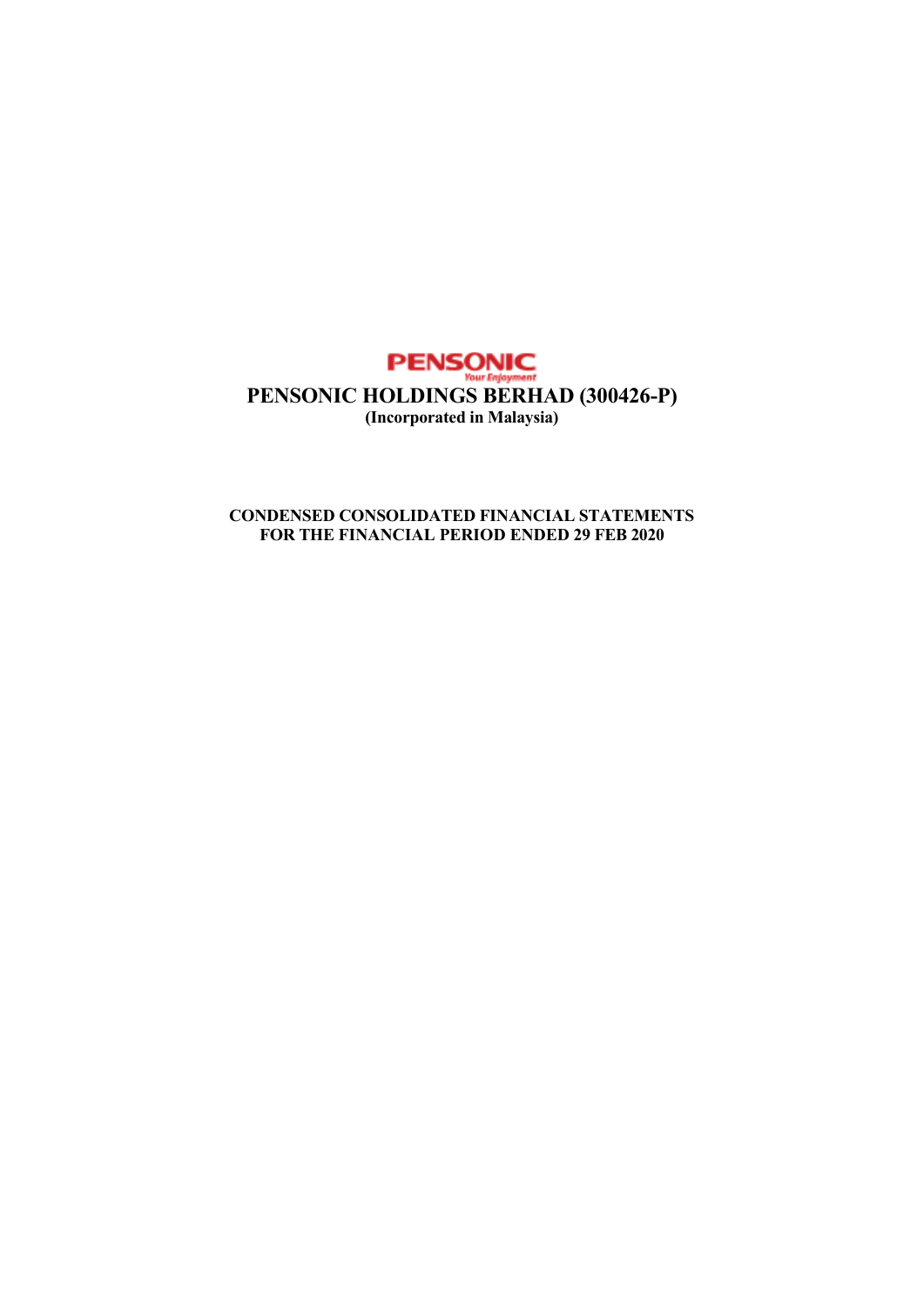(Incorporated in Malaysia)

# **INTERIM REPORT FOR THE PERIOD ENDED 29 FEB 2020**

**Condensed Consolidated Statement of Profit or Loss and Other Comprehensive Income The figures have not been audited** 

|                                                                                             |             | <b>Individual Quarter</b> |                | <b>Cumulative Quarter</b> |                  |  |
|---------------------------------------------------------------------------------------------|-------------|---------------------------|----------------|---------------------------|------------------|--|
|                                                                                             | <b>Note</b> |                           | 3 months ended | 9 months ended            |                  |  |
|                                                                                             |             | 29-Feb-20                 | 28-Feb-19      | 29-Feb-20                 | 28-Feb-19        |  |
|                                                                                             |             | <b>RM'000</b>             | <b>RM'000</b>  | <b>RM'000</b>             | <b>RM'000</b>    |  |
| Revenue                                                                                     | 9           | 69,430                    | 66,978         | 217,677                   | 237,460          |  |
| Cost of sales                                                                               |             | (57, 564)                 | (53, 716)      | (181, 343)                | (193, 989)       |  |
| Gross profit                                                                                |             | 11,866                    | 13,262         | 36,334                    | 43,471           |  |
|                                                                                             |             |                           |                |                           |                  |  |
| Other operating income                                                                      |             | 10,827                    | 302            | 11,825                    | 621              |  |
| Interest income                                                                             |             | 11                        | 30             | 56                        | 73               |  |
| Operating expenses                                                                          |             | (15, 701)                 | (13, 161)      | (40, 535)                 | (40, 292)        |  |
| <b>Results from operating activities</b>                                                    |             | 7,003                     | 433            | 7,680                     | 3,873            |  |
| Finance costs                                                                               |             | (989)                     | (1, 132)       | (3,096)                   | (3,244)          |  |
| <b>Operating profit/(loss)</b>                                                              |             | 6,014                     | (699)          | 4,584                     | 629              |  |
| Share of loss of equity accounted associates                                                |             | (76)                      | (1)            | (76)                      | (8)              |  |
| Profit/(loss) before tax                                                                    |             | 5,938                     | (700)          | 4,508                     | 621              |  |
|                                                                                             |             |                           |                |                           |                  |  |
| Tax expense                                                                                 | 18          | (955)                     | (307)          | (1,209)                   | (1, 447)         |  |
| Profit/(loss) after tax                                                                     |             | 4,983                     | (1,007)        | 3,299                     | (826)            |  |
| Other comprehensive expenses, net of tax                                                    |             |                           |                |                           |                  |  |
| Foreign currency translation differences                                                    |             |                           | 63             | 126                       | 394              |  |
| Total comprehensive profit/(loss) for the period                                            |             | 4,983                     | (944)          | 3,425                     | (432)            |  |
|                                                                                             |             |                           |                |                           |                  |  |
| Profit/(loss) attributable to:                                                              |             |                           |                |                           |                  |  |
| Shareholders of the Company                                                                 |             | 5,081                     | (968)          | 3,650                     | (758)            |  |
| Non-controlling interests                                                                   |             | (98)                      | (39)           | (351)                     | (68)             |  |
|                                                                                             |             | 4,983                     | (1,007)        | 3,299                     | (826)            |  |
| Total comprehensive profit/(loss) attributable to                                           |             |                           |                |                           |                  |  |
| Shareholders of the Company                                                                 |             | 5,081                     | (905)          | 3,776                     | (364)            |  |
| Non-controlling interests                                                                   |             | (98)                      | (39)           | (351)                     | (68)             |  |
|                                                                                             |             | 4,983                     | (944)          | 3,425                     | (432)            |  |
|                                                                                             |             |                           |                |                           |                  |  |
| Basic earnings per ordinary share (sen)<br>Diluted earnings/(loss) per ordinary share (sen) | 24<br>24    | 3.92<br>6.82              | 0.75<br>(0.83) | 2.81<br>4.25              | (0.58)<br>(0.62) |  |
|                                                                                             |             |                           |                |                           |                  |  |

The Condensed Consolidated Statement of Comprehensive Income should be read in conjunction with the audited financial statements for the year ended 31 May 2019 and the accompanying explanatory notes attached to the interim financial statements.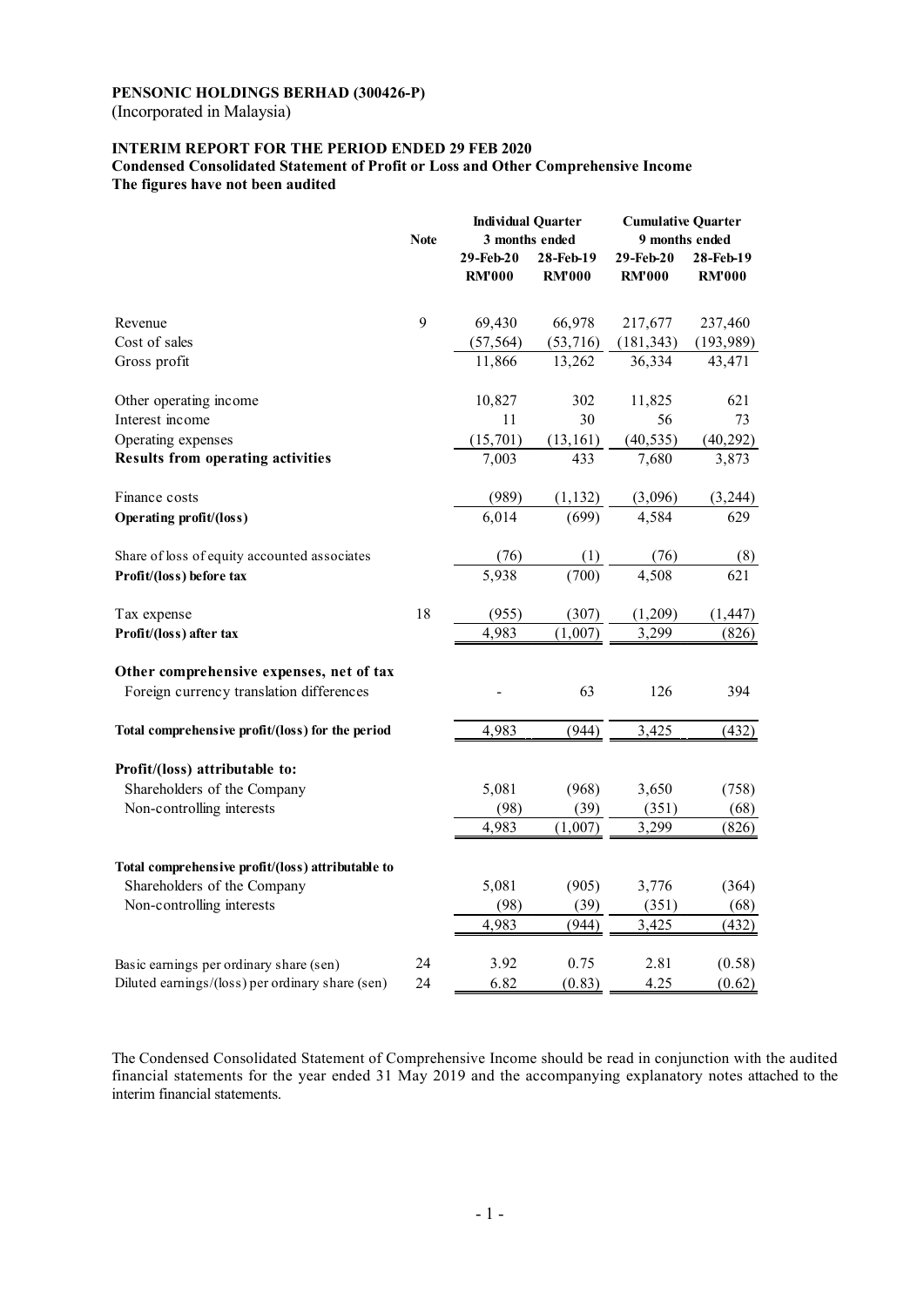(Incorporated in Malaysia)

### **INTERIM REPORT FOR THE FINANCIAL AS AT 29 FEB 2020 Condensed Consolidated Statement of Financial Position The figures have not been audited**

|                                                          | <b>Note</b> | (Unaudited)<br>29-Feb-20<br><b>RM'000</b> | (Audited)<br>31-May-19<br><b>RM'000</b> |
|----------------------------------------------------------|-------------|-------------------------------------------|-----------------------------------------|
| <b>ASSETS</b>                                            |             |                                           |                                         |
| Property, plant and equipment                            |             | 124,191                                   | 113,277                                 |
| Intangible assets                                        |             | 870                                       | 870                                     |
| Investments in associates                                |             | 463                                       | 539                                     |
| Deferred tax assets                                      |             | 533                                       | 533                                     |
| Right of use assets                                      |             | 2,415                                     |                                         |
| <b>Total non-current assets</b>                          |             | 128,472                                   | 115,219                                 |
| Inventories                                              |             | 51,933                                    | 70,556                                  |
| Trade and other receivables                              | 20          | 56,070                                    | 67,101                                  |
| Current tax assets                                       |             | 435                                       | 306                                     |
| Fixed deposit                                            |             | 747                                       | 498                                     |
| Cash and cash equivalents                                |             | 20,545                                    | 21,886                                  |
| <b>Total current assets</b>                              |             | 129,730                                   | 160,347                                 |
| Assets classified as held for sales                      |             |                                           | 204                                     |
| <b>TOTAL ASSETS</b>                                      |             | 258,202                                   | 275,770                                 |
| <b>EQUITY</b>                                            |             |                                           |                                         |
| Share capital                                            |             | 67,671                                    | 67,671                                  |
| Reserves                                                 |             | 49,406                                    | 45,630                                  |
| Total equity attributable to owners of the Company       |             | 117,077                                   | 113,301                                 |
| Non-controlling interests                                |             | 1,891                                     | 2,273                                   |
| <b>TOTAL EQUITY</b>                                      |             | 118,968                                   | 115,574                                 |
| <b>LIABILITIES</b>                                       |             |                                           |                                         |
| Loans and borrowings                                     | 21          | 11,273                                    | 23,554                                  |
| Deferred tax liabilities                                 |             | 164                                       | 358                                     |
| Lease liability                                          |             | 1,113                                     |                                         |
| <b>Total non-current liabilities</b>                     |             | 12,550                                    | 23,912                                  |
| Trade and other payables                                 |             | 32,271                                    | 42,201                                  |
| Loans and borrowings                                     | 21          | 86,441                                    | 88,213                                  |
| Current tax liabilities                                  |             | 6,619                                     | 5,870                                   |
| Lease liability                                          |             | 1,353                                     |                                         |
| <b>Total current liabilities</b>                         |             | 126,684                                   | 136,284                                 |
| <b>Total liabilities</b>                                 |             | 139,234                                   | 160,196                                 |
| <b>TOTAL EQUITY AND LIABILITIES</b>                      |             | 258,202                                   | 275,770                                 |
| Net assets per share attributable to equity holders (RM) |             | 0.92                                      | 0.89                                    |

The Condensed Consolidated Statement of Financial Position should be read in conjunction with the audited financial statements for the year ended 31 May 2019 and the accompanying explanatory notes attached to the interim financial statements.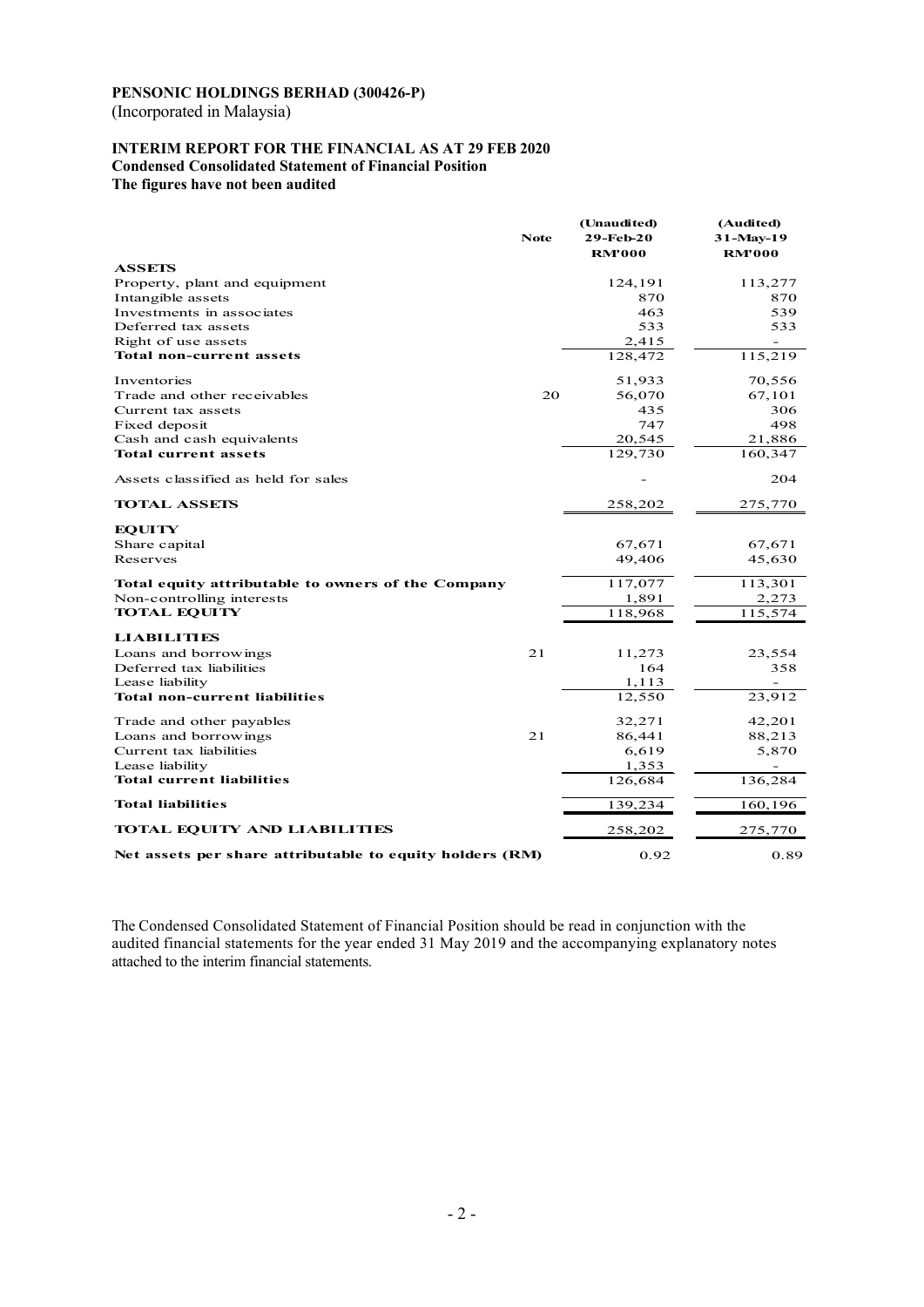(Incorporated in Malaysia)

## **INTERIM REPORT FOR THE PERIOD ENDED 29 FEB 2020 Condensed Consolidated Statement of Changes in Equity The figures have not been audited**

|                                           |                         | <b>Attributable to owners of the Company</b> |                          |                          |                          |                             |                      |                                  |                               |
|-------------------------------------------|-------------------------|----------------------------------------------|--------------------------|--------------------------|--------------------------|-----------------------------|----------------------|----------------------------------|-------------------------------|
|                                           |                         |                                              | <b>Non-Distributable</b> |                          |                          |                             | <b>Distributable</b> |                                  |                               |
|                                           | <b>Share</b><br>Capital | Exchange<br>translation<br><b>Reserve</b>    | Capital<br>reserve       | Warrant<br>reserve       | Other<br><b>Reserve</b>  | <b>Retained</b><br>Earnings | <b>Total</b>         | Non-<br>controlling<br>interests | <b>Total</b><br><b>Equity</b> |
|                                           | <b>RM'000</b>           | <b>RM'000</b>                                | <b>RM'000</b>            | <b>RM'000</b>            | <b>RM'000</b>            | <b>RM'000</b>               | <b>RM'000</b>        | <b>RM'000</b>                    | <b>RM'000</b>                 |
| At 1 June 2018, as previously reported    | 67,671                  | (284)                                        | 4,488                    | 6,483                    | (639)                    | 34,894                      | 112,613              | 2,168                            | 114,781                       |
| Adjustment of MFRS 9                      |                         |                                              |                          |                          |                          |                             |                      |                                  |                               |
| At 1 June 2018, restated                  | 67,671                  | (284)                                        | 4,488                    | 6,483                    | (639)                    | 34,894                      | 112,613              | 2,168                            | 114,781                       |
| Foreign currency translation differences  |                         | 394                                          | $\overline{\phantom{0}}$ |                          |                          |                             | 394                  |                                  | 394                           |
| Loss for the period                       |                         | $\overline{\phantom{0}}$                     | $\overline{\phantom{a}}$ | -                        |                          | (758)                       | (758)                | (68)                             | (826)                         |
| Total comprehensive loss for the period   |                         | 394                                          | $\overline{\phantom{a}}$ | $\overline{\phantom{a}}$ |                          | (758)                       | (364)                | (68)                             | (432)                         |
| At 28 February 2019                       | 67,671                  | 110                                          | 4,488                    | 6,483                    | (639)                    | 34,136                      | 112,249              | 2,100                            | 114,349                       |
| <b>At 1 June 2019</b>                     | 67,671                  | 86                                           | 4,488                    | 6,483                    | (639)                    | 35,212                      | 113,301              | 2,273                            | 115,574                       |
| Foreign currency translation differences  |                         | 126                                          | $\blacksquare$           | $\overline{\phantom{0}}$ |                          |                             | 126                  |                                  | 126                           |
| Profit for the period                     |                         | $\overline{\phantom{0}}$                     | $\overline{\phantom{a}}$ | $\overline{\phantom{a}}$ | $\overline{\phantom{0}}$ | 3,650                       | 3,650                | (351)                            | 3,299                         |
| Total comprehensive income for the period |                         | 126                                          | $\overline{\phantom{a}}$ |                          |                          | 3,650                       | 3,776                | (351)                            | 3,425                         |
| Capital distribution to NCI               |                         |                                              |                          |                          |                          | $\overline{\phantom{0}}$    |                      | (31)                             | (31)                          |
| At 29 February 2020                       | 67,671                  | 212                                          | 4,488                    | 6,483                    | (639)                    | 38,862                      | 117,077              | .891                             | 118,968                       |

The Condensed Consolidated Statement of Changes in Equity should be read in conjunction with the audited financial statements for the year ended 31 May 2019 and the accompanying explanatory notes attached to the interim financial statements.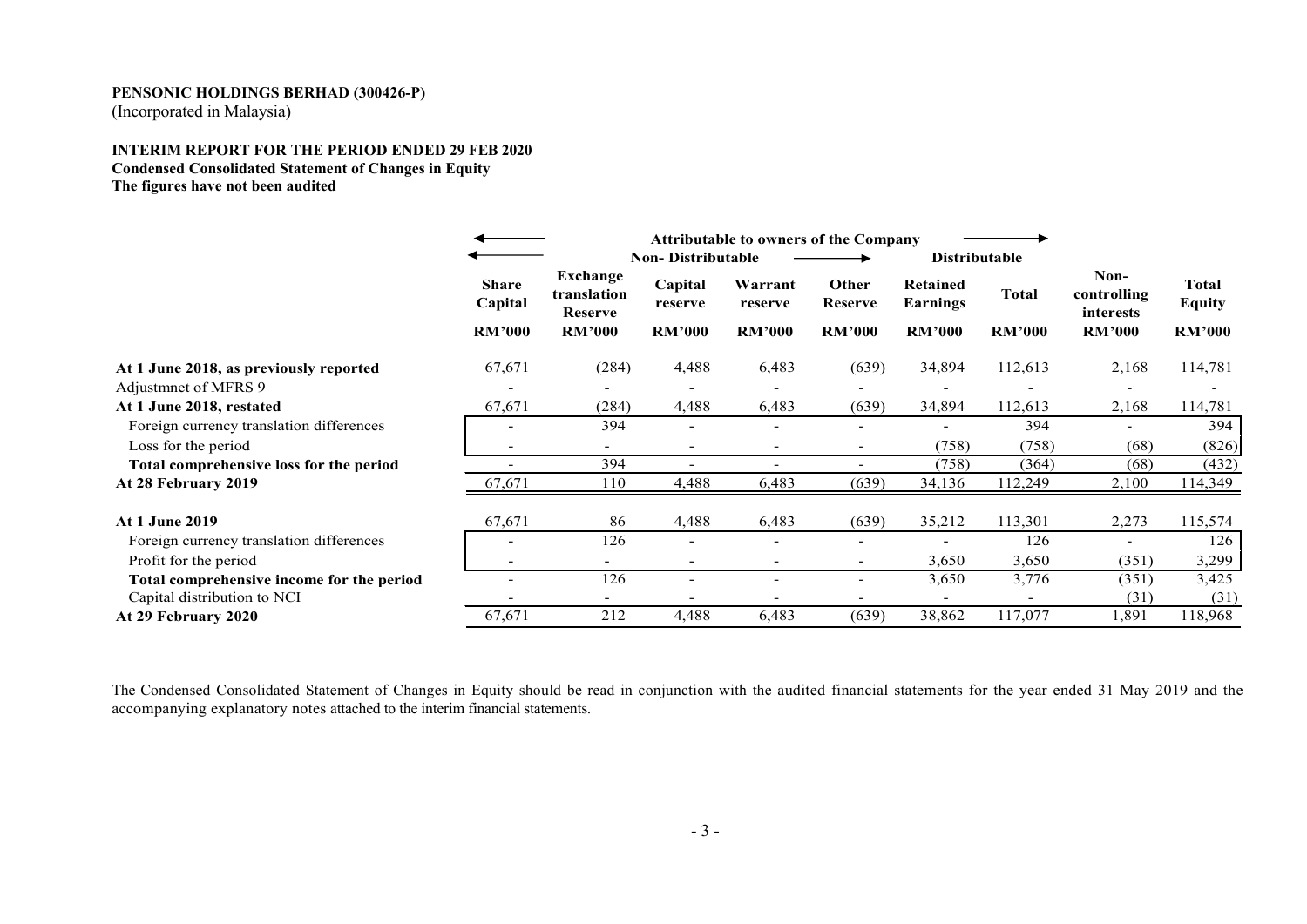(Incorporated in Malaysia)

# **INTERIM REPORT FOR THE PERIOD ENDED 29 FEB 2020 Condensed Consolidated Statement of Cash Flows**

**The figures have not been audited** 

|                                                             | <b>Cumulative Quarters</b><br>9 months ended |                          |
|-------------------------------------------------------------|----------------------------------------------|--------------------------|
|                                                             | 29-Feb-20                                    | 28-Feb-19                |
|                                                             | <b>RM'000</b>                                | <b>RM'000</b>            |
| <b>Cash flows from operating activities</b>                 |                                              |                          |
| Profit before tax                                           | 4,508                                        | 621                      |
| Adjustments for:                                            |                                              |                          |
| Depreciation of property, plant and equipment               | 4,648                                        | 4,785                    |
| Depreciation of right of use assets                         | 1,108                                        |                          |
| (Gain)/Loss on disposal of plant and equipment              | (11,243)                                     | 24                       |
| Impairment loss on receivables                              | 54                                           | 182                      |
| Interest expense                                            | 3,096                                        | 3,244                    |
| Interest income                                             | (56)                                         | (73)                     |
| Plant and equipment written off                             | 44                                           | 142                      |
| Share of results of associates                              | 76                                           | 8                        |
| Operating profit before working capital changes             | 2,235                                        | 8,933                    |
| Changes in working capital:                                 |                                              |                          |
| Inventories                                                 | 18,623                                       | 3,911                    |
| Trade and other receivables                                 | 10,978                                       | 5,940                    |
| Trade and other payables                                    | (9,929)                                      | (17, 120)                |
| Cash generated from operations                              | 21,907                                       | 1,664                    |
| Income tax paid                                             | (782)                                        | (1, 844)                 |
| Net cash from/(used in) operating activities                | $\overline{21,125}$                          | (180)                    |
| Cash flows from investing activities                        |                                              |                          |
| Proceeds from disposal of plant and equipment               | 20,149                                       | $\overline{54}$          |
| Purchase of property, plant and equipment                   | (24, 303)                                    | (2, 494)                 |
| Interest received                                           | 56                                           | 73                       |
| Net cash used in investing activities                       | (4,098)                                      | (2,367)                  |
| <b>Cash flows from financing activities</b>                 |                                              |                          |
| Drawdown/(Repayment) of loans and borrowings, net           | (16, 386)                                    | 15,760                   |
| Drawdown/(Repayment) of finance lease liabilities           | 60                                           | 52                       |
| Repayment of lease liability                                | (1,057)                                      | $\overline{\phantom{0}}$ |
| Net changes in bankers' acceptance                          | $\overline{a}$                               | (13, 187)                |
| Withdrawal/(Placement) of pledged fixed deposits            | (250)                                        | (25)                     |
| Interest paid                                               | (3,096)                                      | (3,244)                  |
| Capital distribution of a subsidiary                        | (32)                                         |                          |
| Net cash used in financing activities                       | (20, 761)                                    | (644)                    |
| Net decrease in cash and cash equivalents                   | (3,734)                                      | (3,191)                  |
| Cash and cash equivalents at beginning of period            | 20,266                                       | 19,586                   |
| Effect of exchange differences on cash and cash equivalents | 121                                          | 388                      |
| Cash and cash equivalents at end of period                  | 16,653                                       | 16,783                   |
| Cash and cash equivalents comprised the following:          |                                              |                          |
| Cash and bank balances                                      | 20,545                                       | 18,903                   |
| Bank overdrafts                                             | (3,892)                                      | (2,120)                  |
|                                                             | 16,653                                       | 16,783                   |

The Condensed Consolidated Statement of Cash Flows should be read in conjunction with the audited financial statements for the year ended 31 May 2019 and the accompanying explanatory notes attached to the interim financial statements.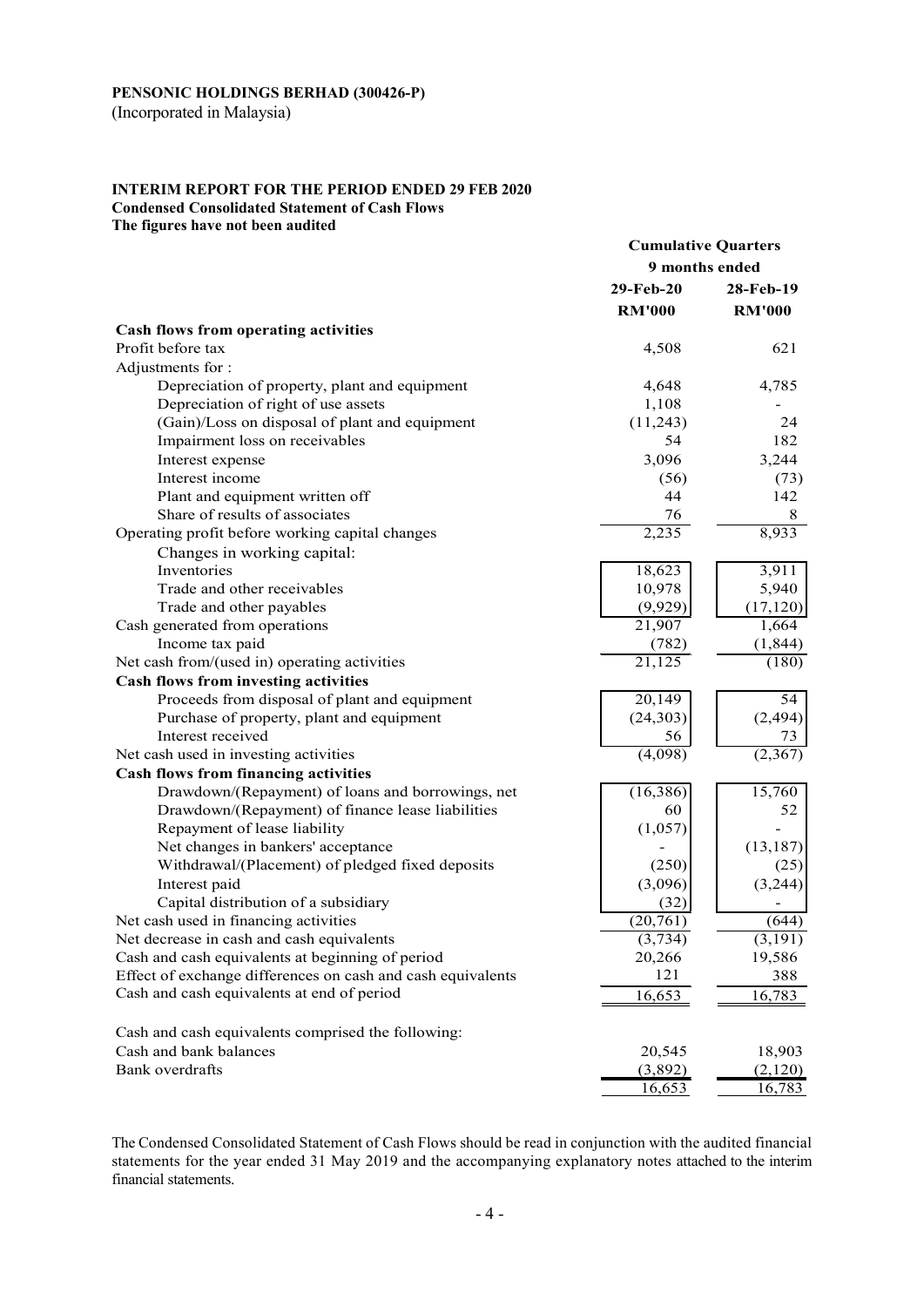(Incorporated in Malaysia)

## **INTERIM REPORT FOR THE PERIOD ENDED 29 FEB 2020 (Unaudited) Notes to the condensed consolidated interim financial statements**

# **1. Basis of preparation**

These condensed consolidated interim financial statements ("Condensed Report") has been prepared in accordance with MFRS 134: Interim Financial Reporting and paragraph 9.22 of the Main Market Listing Requirements of Bursa Malaysia Securities Berhad. This Condensed Reports also complies with IAS 34: Interim Financial Reporting issued by the International Accounting Standards Board (IASB).

The Condensed Report should be read in conjunction with the audited financial statements for the year ended 31 May 2019. The explanatory notes attached to these Condensed Report provide an explanation of events and transactions that are significant to an understanding of the changes in the financial position and performance of the Group since the year ended 31 May 2019.

The accounting policies and methods of computation adopted by the Group in this Condensed Report are consistent with the most recent annual audited financial statements for the year ended 31 May 2019 except for the adoption of the following new MFRSs, amendments to MFRSs and IC Interpretations that are effective for annual periods beginning on or after 1 June 2019, as disclosed below:

# *MFRS 16, Leases*

*IC Interpretation 23, Uncertainty Over Income Tax Treatments* 

*Amendments to MFRS 3, Business Combinations (Annual Improvements to MFRS Standards 2015-2017 Cycle)* 

*Amendments to MFRS 9, Financial Instruments - Prepayment Features with Negative Compensation Amendments to MFRS 11, Joint Arrangements (Annual Improvements to MFRS Standards 2015-2017 Cycle)* 

*Amendments to MFRS 112, Income Taxes (Annual Improvements to MFRS Standards 2015-2017 Cycle) Amendments to MFRS 119, Employee Benefits - Plan Amendment, Curtailment or Settlement Amendments to MFRS 123, Borrowing Costs (Annual Improvements to MFRS Standards 2015-2017 Cycle) Amendments to MFRS 128, Investment in Associates and Joint Ventures - Long Term Interests in Associates and Joint Ventures* 

The adoption of the above pronouncements does not have any significant impact to the Group except for the following:

# **MFRS 16 Leases**

The Group has adopted MFRS 16 from 1 June 2019 with any cumulative effect of initial application recognised at that date without restating the comparative information presented under MFRS 117. The impact of the initial application of MFRS 16 on statement of financial position are as follow:

| <b>Statement of financial position</b>      |                   | <b>RM'000</b> |
|---------------------------------------------|-------------------|---------------|
| Increase in right-of-use assets             | $\left( a\right)$ | 3.463         |
| Increase in non - current lease liabilities | (b)               | 2,063         |
| Increase in current lease liabilities       | (b)               | 1.400         |

Note : Impact of adoption of MFRS 16 to opening balance at 1 June 2019:

Notes:

a) The right-of-use assets are measured at cost less accumulated depreciation and impairment losses if any, and adjusted for any remeasurement of the lease liabilities.

b) The lease liabilities are measured at present value of the lease payments that are not paid as at 1 June 2019 using its incremental borrowing rate. Subsequently, the lease liabilities are adjusted for interest and lease payment, as well as the impact of lease modifications if any.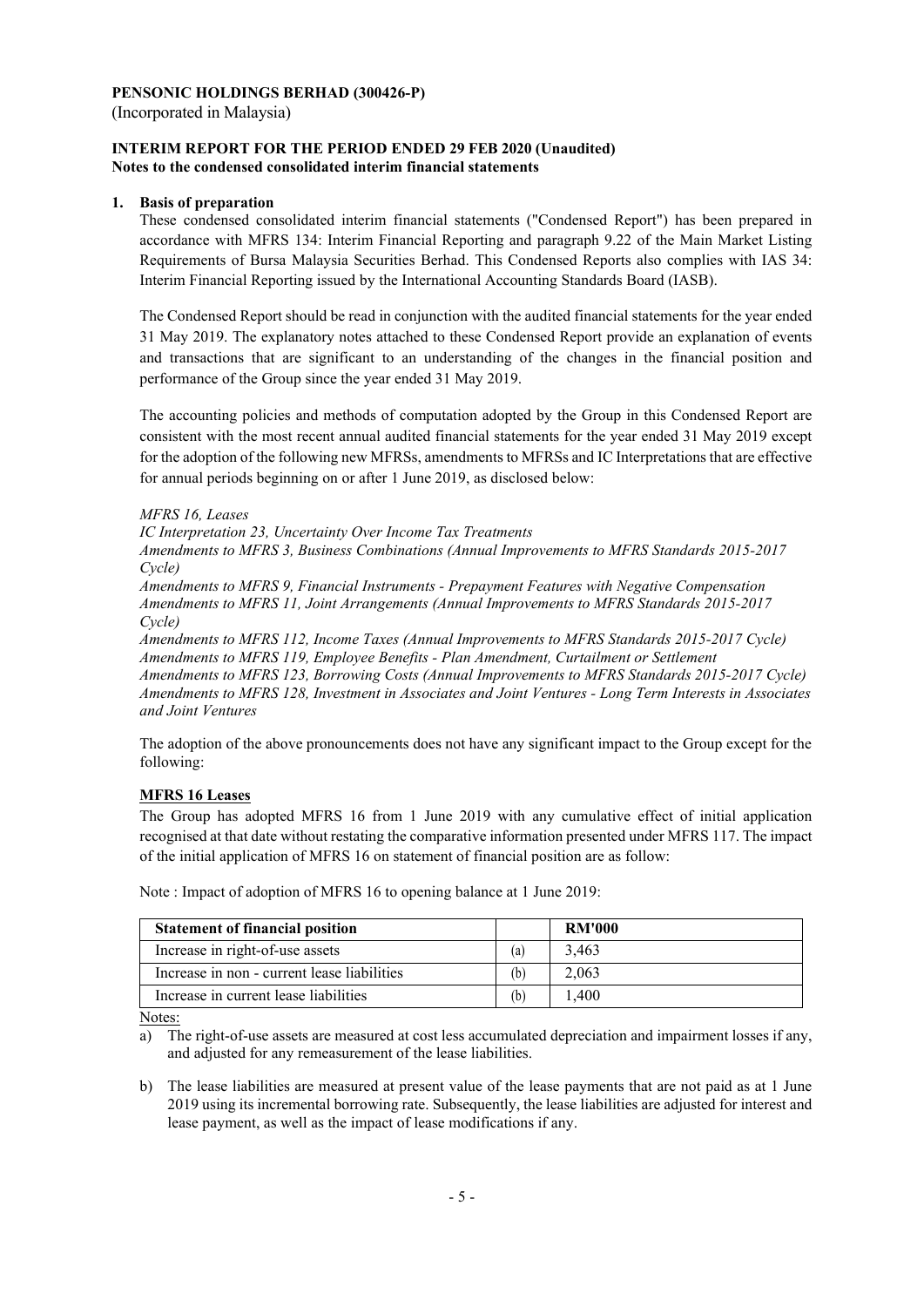(Incorporated in Malaysia)

#### **2. Significant Accounting Policies**

The accounting policies and methods of computations used in the preparation of the financial statements are consistent with those adopted in the audited financial statements for the year ended 31 May 2019 except for those as disclosed in Note 1 above.

The changes in the accounting policies are also expected to be reflected in the Group's consolidated financial statements as at and for the year ending 31 May 2019.

#### **3. Audit Qualification**

 There was no audit qualification on the annual financial statements of the Company and the Group for the year ended 31 May 2019.

#### **4. Seasonality of Operations**

 The Group's business operations are generally affected by festive seasons, school holidays and carnival sales in Malaysia.

# **5. Unusual and Material Items Affecting Assets, Liabilities, Equity, Net Income or Cash Flow**

There were no unusual items affecting assets, liabilities, equity, net income or cash flows during the current period ended 29 Feb 2020.

# **6. Significant Estimates and Changes in Estimates**

There were no changes in estimates of amounts reported in the prior quarter and/ or financial period that have a material effect on the Group in the current period under review.

#### **7. Debt and Equity Securities**

There were no issuance and repayment of debts and equity security, share buy-backs, share cancellation, share held as treasury shares by the Company during the financial period under review.

#### **8. Dividend Paid**

There was no Dividend paid during the period under review.

#### **9. Segmental Information**

| эединентат питог платноп                                                                         |                   |         |         |         |                                                    |                       |
|--------------------------------------------------------------------------------------------------|-------------------|---------|---------|---------|----------------------------------------------------|-----------------------|
|                                                                                                  | Manufacturin      | Trading | Others  | Total   | For the 9 months ending 29 Feb 2020<br>Elimination | Consolidated          |
|                                                                                                  | g<br>RM'000       | RM'000  | RM'000  | RM'000  | RM'000                                             | Total<br>RM'000       |
| Revenue from external<br>Customers                                                               | 628               | 217,049 |         | 217,677 |                                                    | 217,677               |
| <b>Segment profit</b>                                                                            | (1, 876)          | 7,783   | 2,351   | 8,258   | (3,750)                                            | 4,508                 |
| <b>Segment assets</b><br>Included in the measure<br>of segment assets is:<br>Capital expenditure | 430               | 23,837  | 36      | 24,303  |                                                    | 24,303                |
|                                                                                                  |                   |         |         |         | For the 9 months ending 28 Feb 2019                |                       |
|                                                                                                  | Manufacturin<br>g | Trading | Others  | Total   | Elimination                                        | Consolidated<br>Total |
|                                                                                                  | RM'000            | RM'000  | RM'000  | RM'000  | RM'000                                             | RM'000                |
| Revenue from external<br>customers                                                               | 177               | 237,283 |         | 237,460 |                                                    | 237,460               |
| <b>Segment profit</b>                                                                            | 189               | 3,007   | (1,214) | 1,982   | (1,361)                                            | 621                   |
| <b>Segment assets</b>                                                                            |                   |         |         |         |                                                    |                       |
| Included in the measure<br>of segment assets is:                                                 |                   |         |         |         |                                                    |                       |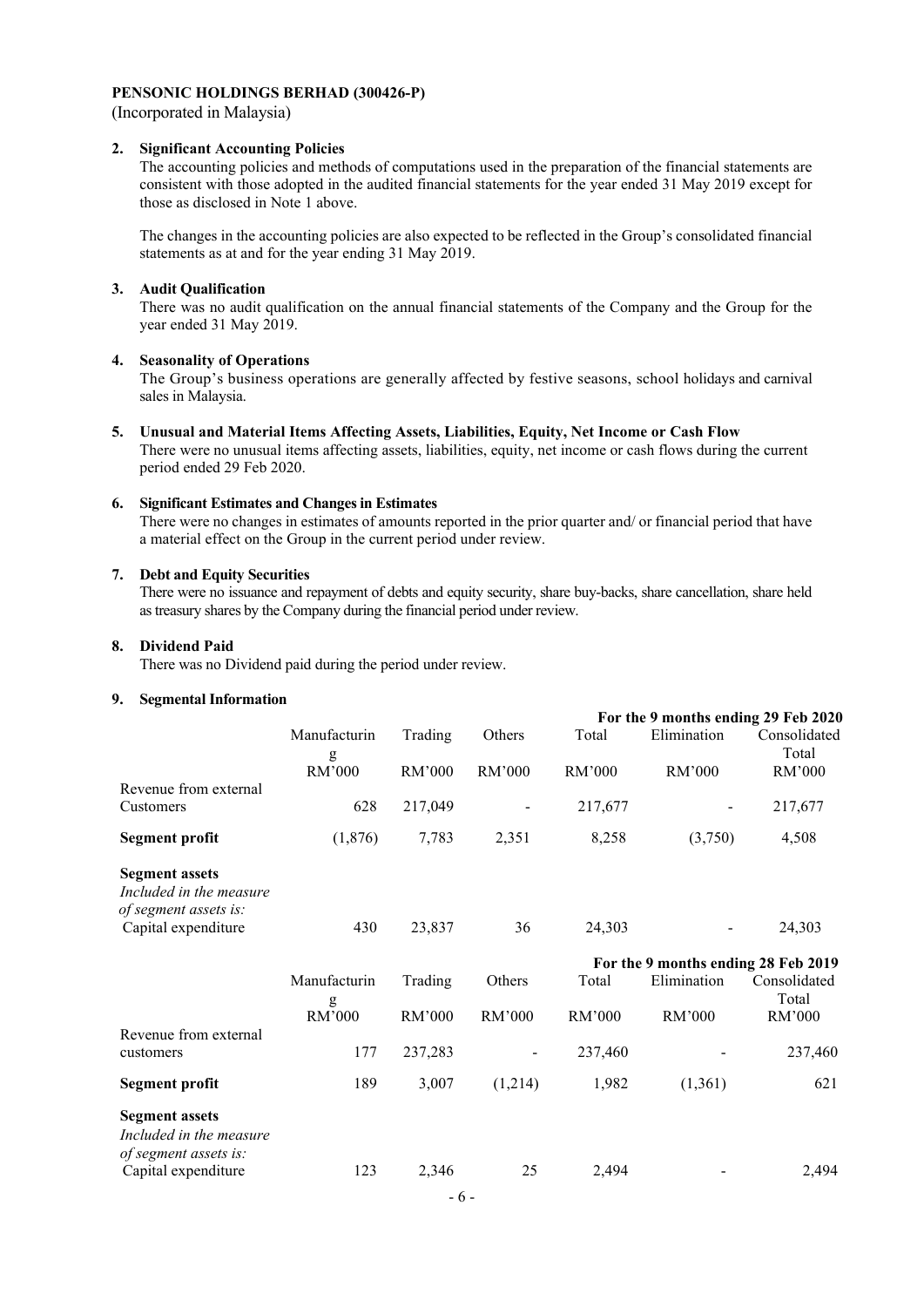(Incorporated in Malaysia)

## **10. Event after the Reporting Period**

There were no material events subsequent to the end of the current financial period that have not been reflected in the financial statements for the current financial period under review.

#### **11. Changes in Composition of the Group**

There were no changes in the composition of the Group for the quarter.

#### **12. Changes in Contingent Liabilities or Contingent Assets**

There were no changes in contingent liabilities or contingent assets of a material nature as at the end of current financial period.

### **13. Significant Related Party Transactions**

 The significant transactions with companies in which certain Directors and persons connected to Directors have substantial financial interests are as follows:

|                                | <b>Individual Quarter</b>  |                            | <b>Cumulative Period</b>   |                            |  |
|--------------------------------|----------------------------|----------------------------|----------------------------|----------------------------|--|
|                                | 3 months ended             |                            | 9 months ended             |                            |  |
|                                | 29-Feb-20<br><b>RM'000</b> | 28-Feb-19<br><b>RM'000</b> | 29-Feb-20<br><b>RM'000</b> | 28-Feb-19<br><b>RM'000</b> |  |
| Transaction with associate     |                            |                            |                            |                            |  |
| -Sales                         | 381                        | 377                        | 2,378                      | 1,476                      |  |
| Transaction with related party |                            |                            |                            |                            |  |
| - Purchases                    | 182                        | 561                        | 951                        | 2,107                      |  |
| - Services acquired            | 31                         | 39                         | 120                        | 135                        |  |
| - Rental expenses              | 6                          |                            | 42                         |                            |  |
| - Sales                        | 10                         | 8                          | 40                         | 29                         |  |

## **14. Review of Performance**

|                                         | <b>Individual Quarter</b> |                 |               | <b>Cumulative Period</b> |               |               |
|-----------------------------------------|---------------------------|-----------------|---------------|--------------------------|---------------|---------------|
|                                         | 3 months ended            |                 |               | 9 months ended           |               |               |
|                                         | 29-Feb-20                 | 28-Feb-19       |               | 29-Feb-20                | 28-Feb-19     |               |
|                                         | <b>RM'000</b>             | <b>RM'000</b>   | $\frac{6}{9}$ | <b>RM'000</b>            | <b>RM'000</b> | $\frac{6}{9}$ |
| Revenue                                 | 69,430                    | 66,978          | 3.7           | 217,677                  | 237.460       | (8.3)         |
| Profit/(Loss) before tax                | 5.938                     |                 | (700) > (100) | 4,508                    | 621           | >(100)        |
| Profit/(Loss) after tax                 | 4,983                     | (1,007) > (100) |               | 3,299                    | (826)         | >(100)        |
| Profit / (Loss)                         |                           |                 |               |                          |               |               |
| attributable to owner of<br>the Company | 5,081                     |                 | (968) > (100) | 3,650                    | (758          | >(100)        |

The Group registered revenue of RM69.4 million compared to RM67.0 million in the preceding year corresponding quarter. Profit before tax ("PBT") was RM5.9 million compared to loss before tax ("LBT") of RM0.7 million in the preceding year corresponding quarter mainly due to gain from disposal of property, plant and equipment in the current financial quarter.

The Group registered revenue of RM217.7 million compared to RM237.5 million in the preceding year corresponding period, The Group recorded a PBT of RM4.5 million compared to profit before tax of RM0.6 million in the preceding year corresponding period mainly due to the gain from disposal of property, plant and equipment even though there is a reduction of revenue.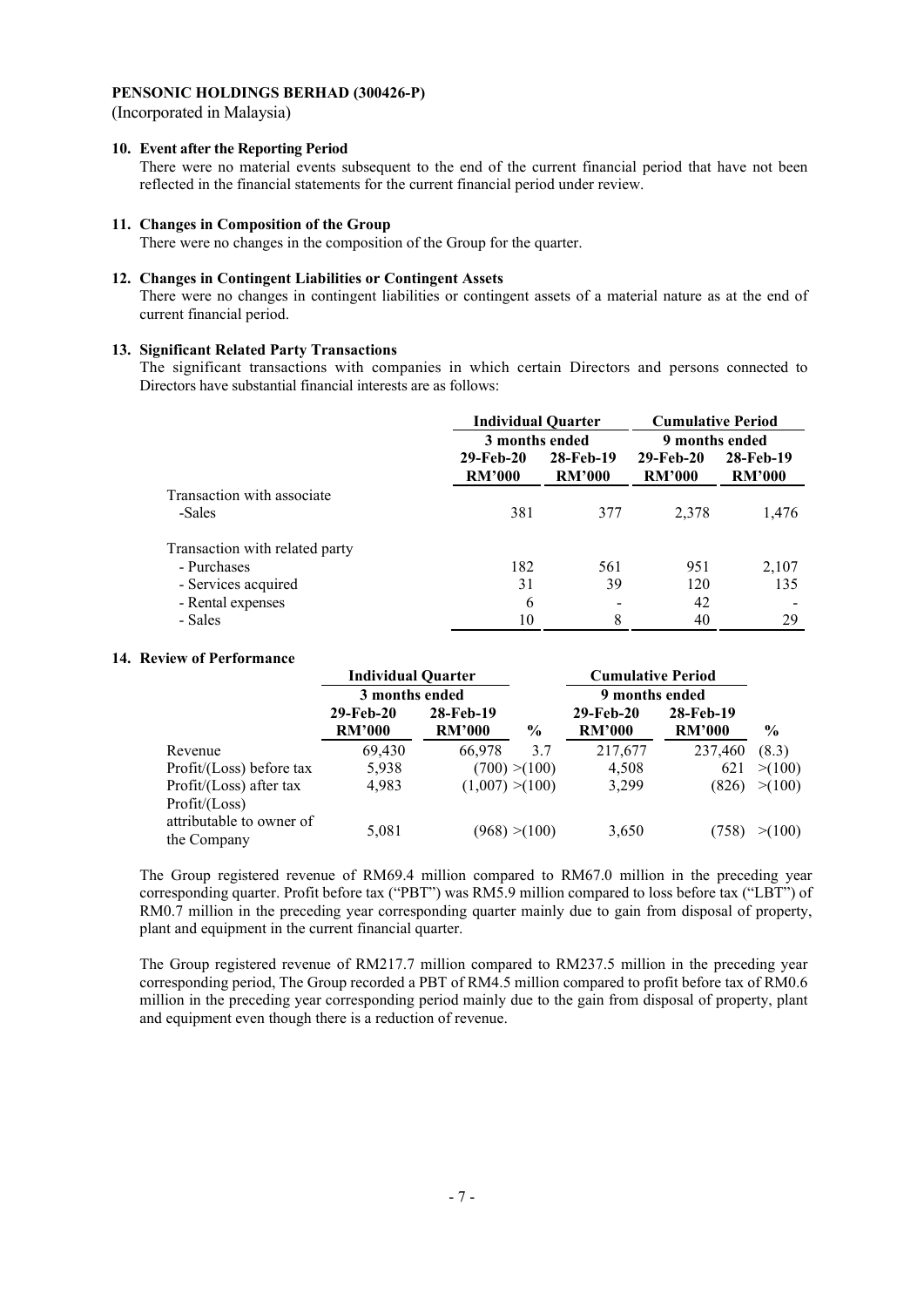#### **PENSONIC HOLDINGS BERHAD (300426-P)**  (Incorporated in Malaysia)

## **15. Review of Performance**

|                                        | Current<br><b>Ouarter</b><br>Ended<br>29-Feb-20 | Immediate<br>Preceding<br><b>Ouarter Ended</b><br>$30-Nov-19$ |               |
|----------------------------------------|-------------------------------------------------|---------------------------------------------------------------|---------------|
|                                        | <b>RM'000</b>                                   | <b>RM'000</b>                                                 | $\frac{6}{9}$ |
| Revenue                                | 69,430                                          | 78,949                                                        | (12.1)        |
| Profit/(Loss) before tax               | 5.938                                           | (197)                                                         | > (100)       |
| Profit/(Loss) after tax                | 4.983                                           | (452)                                                         | >(100)        |
| Profit/(Loss) attributable to owner of |                                                 |                                                               |               |
| the Company                            | 5,081                                           | (284                                                          | > (100)       |

The Group recorded revenue of RM69.4 million for the current financial quarter compared to RM78.9 million reported in the immediate preceding financial quarter ended 30 November 2019. The Group recorded a PBT of RM5.9 million compared with LBT of RM0.2 million in the preceding financial period mainly due to the gain from disposal of property, plant and equipment even though there is a reduction of revenue.

#### **16. Commentary on Prospects**

The short-term outlook for Malaysia is expected to be difficult. The Coronavirus (Covid19) outbreak has severely disrupted the world economy, creating uncertainties in the financial markets. The implementation of Movement Control Order (MCO) is encouraged to stop the spread of virus but on the other hand, it has adversely disrupted the supply chain and impacted the retail business operation. Export business is also affected as many countries are impacted by Covid19 and some are temporarily barred from importation of appliances. However, e-commerce transactions have been encouraging with high growth rate.

The Group will be taking the necessary measures in consolidating its local businesses with more cost saving by merging certain business units. Focus on e-commerce will be greatly emphasized and foreseeing a better margin from this sector. More precautionary measures will be taken in order to mitigate the impacts on the Group's bottom line, preserve its balance sheet and at the same time, place top priority on employees' health and safety at this juncture. This is critical to ensure that the Group will be in position to benefit when the recovery comes.

#### **17. Profit Forecast**

Not applicable as no profit forecast was published.

### **18. Taxation**

.

|                                     |                            | <b>Individual Quarter</b>  |                            | <b>Cumulative Period</b>   |  |  |
|-------------------------------------|----------------------------|----------------------------|----------------------------|----------------------------|--|--|
|                                     | 3 months ended             |                            | 9 months ended             |                            |  |  |
|                                     | 29-Feb-20<br><b>RM'000</b> | 28-Feb-19<br><b>RM'000</b> | 29-Feb-20<br><b>RM'000</b> | 28-Feb-19<br><b>RM'000</b> |  |  |
| Current tax expenses                |                            |                            |                            |                            |  |  |
| Current year                        | 449                        | 75                         | 665                        | 1,236                      |  |  |
| Prior year<br>Foreign statutory tax | 385                        | 246                        | 385                        | 246                        |  |  |
| Current year<br>-                   | 126                        | $\overline{\phantom{a}}$   | 126                        |                            |  |  |
| Deferred tax expense                |                            |                            |                            |                            |  |  |
| Current year                        | (5)                        | (14)                       | 33                         | (35)                       |  |  |
|                                     | 955                        | 307                        | 1.209                      | 1.447                      |  |  |

Domestic income tax rate is calculated at the Malaysian statutory tax rate of 24% (2019: 24%) of the estimated assessable profit for the year. Taxation for other jurisdictions is calculated at the rates prevailing in the respective jurisdictions.

The effective tax rate for the Group is higher than the statutory tax rate in the current quarter due to certain subsidiary companies in a net loss position.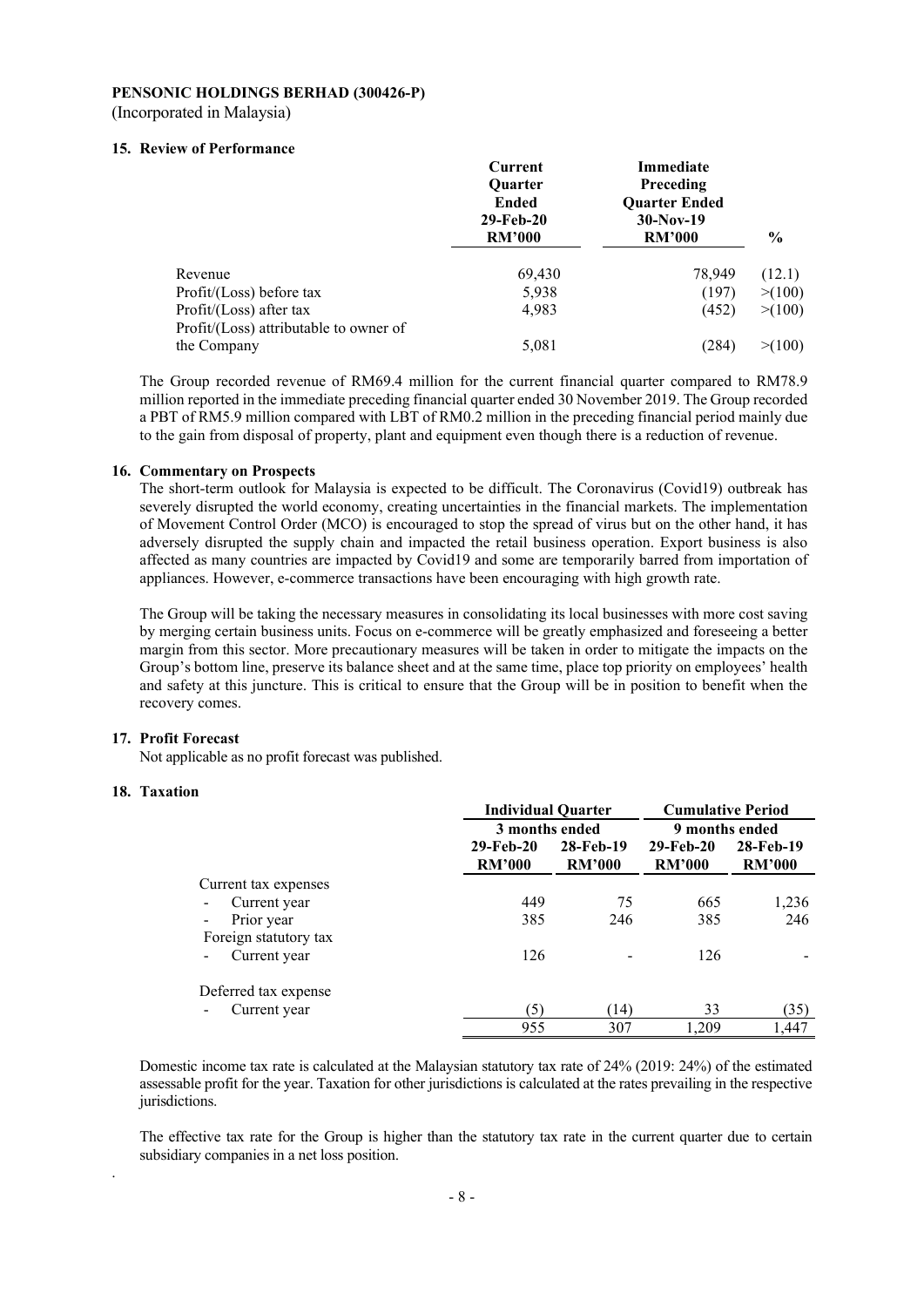(Incorporated in Malaysia)

# **19. Status of Corporate Proposal**

As at the date of this report, there are no corporate proposals that are pending for completion.

#### **20. Trade Receivables**

The age analysis of trade receivables is as follow:

|                               | Unaudited<br>29-Feb-20<br><b>RM'000</b> | <b>Audited</b><br>$31$ -May-19<br><b>RM'000</b> |
|-------------------------------|-----------------------------------------|-------------------------------------------------|
| Neither past due nor impaired | 36,860                                  | 44,322                                          |
| Past due but not impaired:    |                                         |                                                 |
| Less than 60 days             | 7,627                                   | 13,717                                          |
| $60$ to 120 days              | 3,346                                   | 1,280                                           |
| More than 120 days            | 2,627                                   | 1,373                                           |
|                               | 13,600                                  | 16,370                                          |
|                               | 50,515                                  | 60,692                                          |
| Impaired                      | (1,086)                                 | (1,049)                                         |
|                               | 49,374                                  | 59,643                                          |
|                               |                                         |                                                 |

Except for the impairment provided, the Group is satisfied that recovery of the remaining amount is possible, therefore there is no impairment for past due trade receivables.

#### **21. Borrowings and Debts Securities**

Details of the Group's borrowings as at the end of this financial period are as follows:

|                                                            | <b>Unaudited</b><br>29-Feb-20<br><b>RM'000</b> | <b>Audited</b><br>31-May-19<br><b>RM'000</b> |
|------------------------------------------------------------|------------------------------------------------|----------------------------------------------|
| <b>Current</b>                                             |                                                |                                              |
| <b>Unsecured</b>                                           |                                                |                                              |
| Bank overdraft                                             | 3,055                                          | 1,010                                        |
| Revolving credit                                           | 4,410                                          | 10,600                                       |
| Bankers' acceptance                                        | 42,778                                         | 54,477                                       |
|                                                            | 50,143                                         | 66,087                                       |
| <b>Secured</b>                                             |                                                |                                              |
| Bank overdraft                                             | 837                                            | 609                                          |
| Term loans                                                 | 34,770                                         | 20,251                                       |
| Bankers' acceptance                                        |                                                | 730                                          |
| Finance lease liabilities                                  | 591                                            | 536                                          |
|                                                            | 36,198                                         | 22,126                                       |
|                                                            | 86,441                                         | 88,213                                       |
| <u>Non – current</u>                                       |                                                |                                              |
| <b>Secured</b>                                             |                                                |                                              |
| Term loans                                                 | 10,368                                         | 22,654                                       |
| Finance lease liabilities                                  | 905                                            | 900                                          |
|                                                            | 11,273                                         | 23,554                                       |
|                                                            | 97,914                                         | 111,767                                      |
|                                                            |                                                |                                              |
| <b>Currency Denominated In</b><br>Ringgit Malaysia ("MYR") | 97,714                                         | 111.767                                      |
|                                                            |                                                |                                              |

The bank borrowings and term loans are secured by the following:

(a) Legal charges over certain properties belonging to the Company and subsidiary companies;

(b) Lien on fixed deposits belonging to the subsidiary companies; and

(c) Corporate guarantee by the Company.